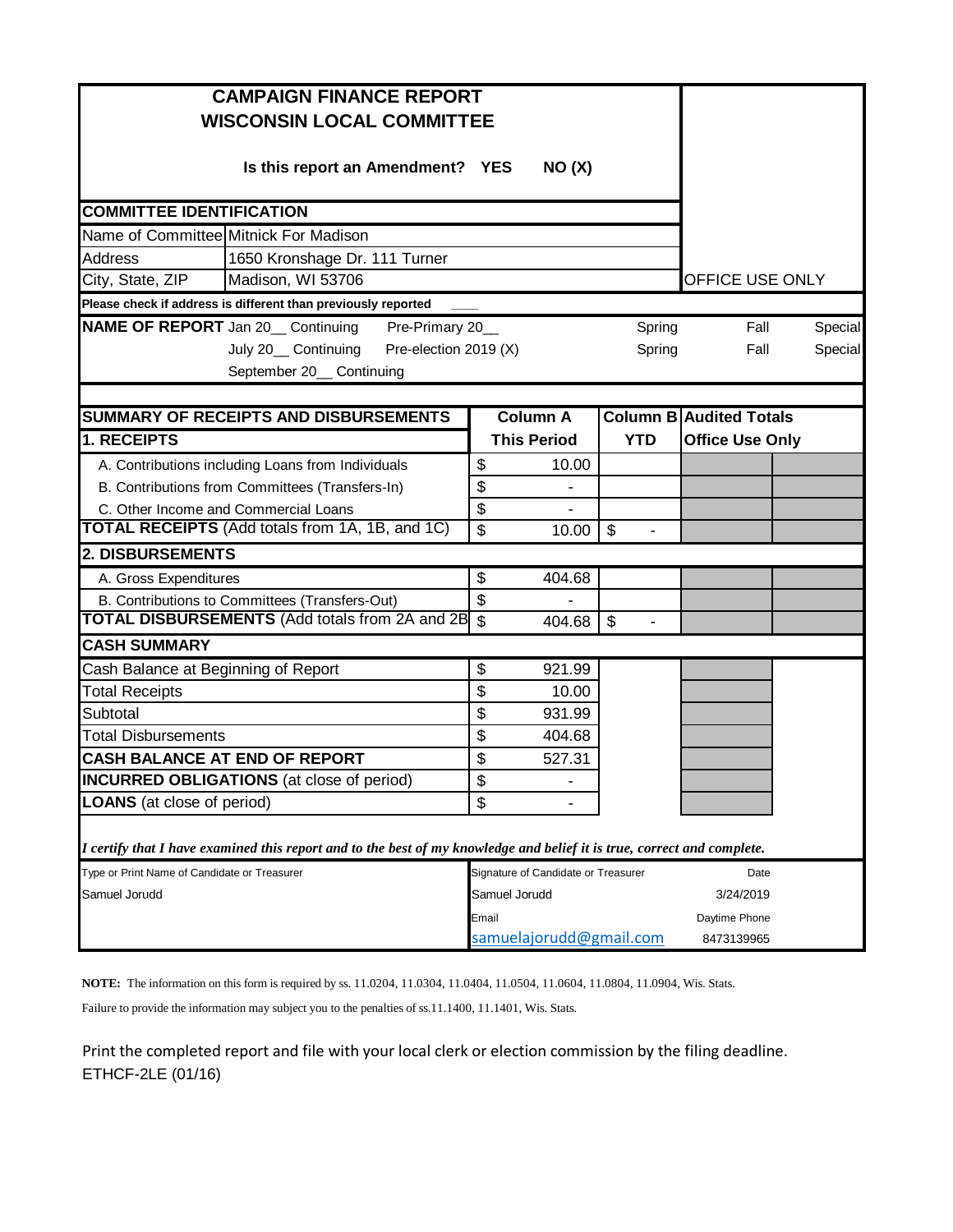## SCHEDULE<br>1-A **Contributions Including Loans from Individuals**

| <u>IN-</u><br><b>KIND</b> | <b>COND</b><br><u>UIT</u> | <b>DATE</b> | <b>LAST</b> | <b>FIRST</b> | <b>ADDRESS</b>                | <b>CITY</b>  | <b>ST</b> | ZIP  | <b>OCCUPATIO</b><br><u>N</u>           | <b>AMOUN</b> | <u>YTD</u> |
|---------------------------|---------------------------|-------------|-------------|--------------|-------------------------------|--------------|-----------|------|----------------------------------------|--------------|------------|
|                           |                           | ######      | Michael     | Tony         | 640 S Ave. Apt.<br><b>N11</b> | Secane       | <b>PA</b> |      | 19018 Paralegal                        | \$<br>5.00   | \$5.00     |
|                           |                           | ######      | <b>Riel</b> | Cole         | 46 KimberlyLane               | Goffstown NH |           | 3045 | <b>State</b><br>Representative \$ 5.00 |              | \$5.00     |